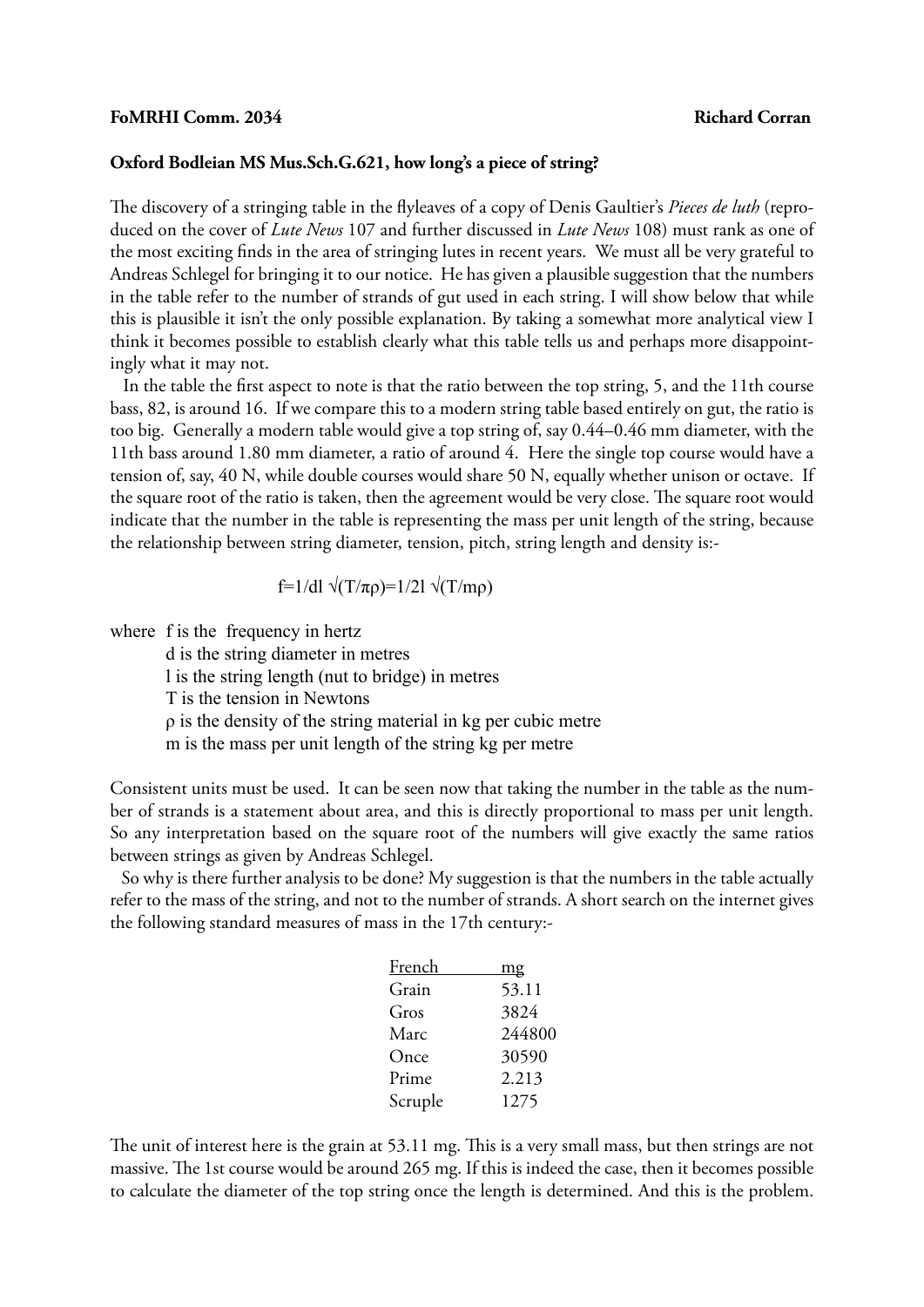We don't know how long the string would be when it was measured. This is clearly not the string length on the instrument because it would have to be longer to allow attachment at peg and bridge. If strings were supplied in a standard length, and I recall hearing they were bought in a hank but can't remember where or when, then presumably they would all have had a standard length, probably in feet. So we could guess 3 feet (0,904 m) or 4 feet (1,205 m) as suitable lengths, but in truth we don't really know. But such lengths would work with lutes and also viols. Probably 3 feet is just too short for a large bass viol of over 800 mm string length, but would fit all likely lute sizes.

 I have calculated the attached table of string sizes based on both 3 foot and 4 foot lengths and assuming the number refers to the number of grains mass in each string:<sup>1</sup>

|                |                | Length 3', 0.914 m |         | Length 4', 1.219 m |  |
|----------------|----------------|--------------------|---------|--------------------|--|
| Course         | <u>Dia. mm</u> | Octave dia., mm    | Dia. mm | Octave dia., mm    |  |
| $\mathbf{1}$   | 0.53           |                    | 0.46    |                    |  |
| $\overline{2}$ | 0.58           |                    | 0.51    |                    |  |
| $\mathfrak{Z}$ | 0.67           |                    | 0.58    |                    |  |
| $\overline{4}$ | 0.79           |                    | 0.69    |                    |  |
| 5              | 0.92           |                    | 0.8     |                    |  |
| 6              | 1.17           | 0.67               | 1.01    | 0.58               |  |
| 7              | 1.35           | 0.72               | 1.17    | 0.62               |  |
| 8              | 1.55           | 0.79               | 1.34    | 0.69               |  |
| 9              | 1.67           | 0.86               | 1.45    | 0.74               |  |
| 10             | 1.94           | 0.92               | 1.68    | 0.8                |  |
| 11             | 2.16           | 1.01               | 1.87    | 0.88               |  |

The sizes at 4' fit very closely to a modern string table using the tensions above. Clearly the tension on an instrument will depend on the string length. I will assume 0,71 m and then the tensions come out as:-

|    | Course Tension, N | Tension, Octave, N |
|----|-------------------|--------------------|
| 1  | 42.1              |                    |
| 2  | 36.8              |                    |
| 3  | 26.6              |                    |
| 4  | 23.9              |                    |
| 5  | 22.6              |                    |
| 6  | 20.2              | 26.6               |
| 7  | 21.3              | 24                 |
| 8  | 22.5              | 23.9               |
| 9  | 23.7              | 24.7               |
| 10 | 25.3              | 23                 |
| 11 | 25.1              | 22.2               |

For any other string length the tensions will scale as the square of the string length. It can be seen that although the table in MS Mus.Sch.G.621 must imply equal tension between bass and octave because it gives the unison 3rd as the octave 6th, the unison 4th as the octave 8th and the unison 5th as the octave 10th, the relatively coarse gradation gives only approximately equal tensions in the above table. Within the accuracy of measurement and indeed the uniformity of nominally identical strings, this looks consistent with equal tension bass: octave, equal tension on all double courses, but maybe fractionally higher tension on the top course compared to a single 2nd. The ratio of around 40 N on a single course to 50 N on a double also appears to be supported.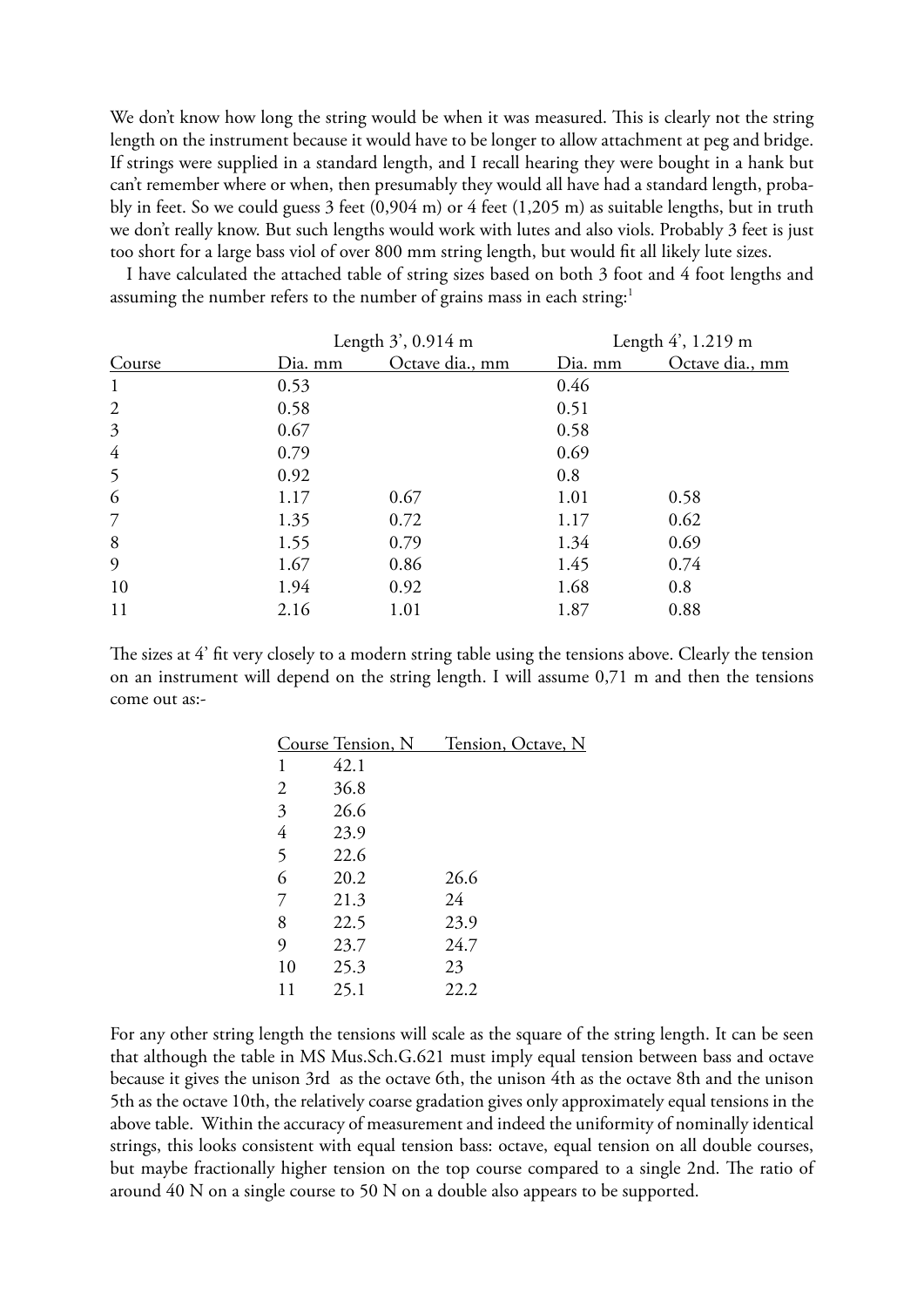A major practical difficulty with the proposal that the numbers refer to mass is the difficulty of measuring such small masses accurately. Actually with 17th century technology I think it's likely that this could be done more easily than measuring the diameter. Another internet search shows scale and yard arms were were common and indeed in the 17th Century more delicate and accurate scales from China (Dotchin) were introduced with the specific purpose of weighing small masses for precious gems and materials as well as medicinal purposes. An additional factor might be weighing not one but a dozen strings at a time. Use of a yard arm, where the scale is deliberately asymmetric to allow a larger mass to be balanced by a small one combined with weighing several strings at one time would make this a viable method of characterising string sizes.

 A further point is the incorporation of treated strings. If the string is modified by including a metal filament or by impregnation or even by helically winding a metal filament around it the key parameter remains the mass per unit length. Today string makers characterise such modified strings by their equivalent plain gut diameters, reflecting the ease with which we can measure diameter using a vernier calipers or micrometer, but it would be just as easy to use mass per unit length except that today we tend not to have the means to make really accurate measurements of small masses in our households. The smallest mass on my kitchen scale is 5 g, and this would be equivalent to about 20 top strings if the proposed mass of 5 grains were true.

So to summarise what can we deduce form this table:-

1. The use of the identical string size from the unison double courses in 3rd, 4th and 5th as the octave for the 6th, 8th and 10th courses implies that the bass/octave split is equal tension.

2. If we accept that the numbers represent area or mass per unit length, then the tensions for double courses come out equal from the 3rd to the 11th course.

3. Given 2. the tension on the top course is fractionally higher than the second course and it looks likely that both are single. A double 2nd course would be very highly tensioned and probably difficult to play.

4. If it is further accepted that the numbers in the table represent mass then depending on the length actual sizes can be deduced assuming the string is made of a single homogenous substance. However such an assumption does not preclude the use of modified strings.

> *Richard Corran December 2014*

## **Note**

1 I have taken the density of gut as 1300 kg.m<sup>-3</sup> but Mimmo Peruffo has pointed out that, as stated in his booklet, *The lute in its historical reality*, 2012, the density of 'ropes' is less than this, say between 1100 and 1200 kg.m<sup>-3</sup>. So if 'ropes' are used for the bass strings 6-11, they would actually be larger in diameter.